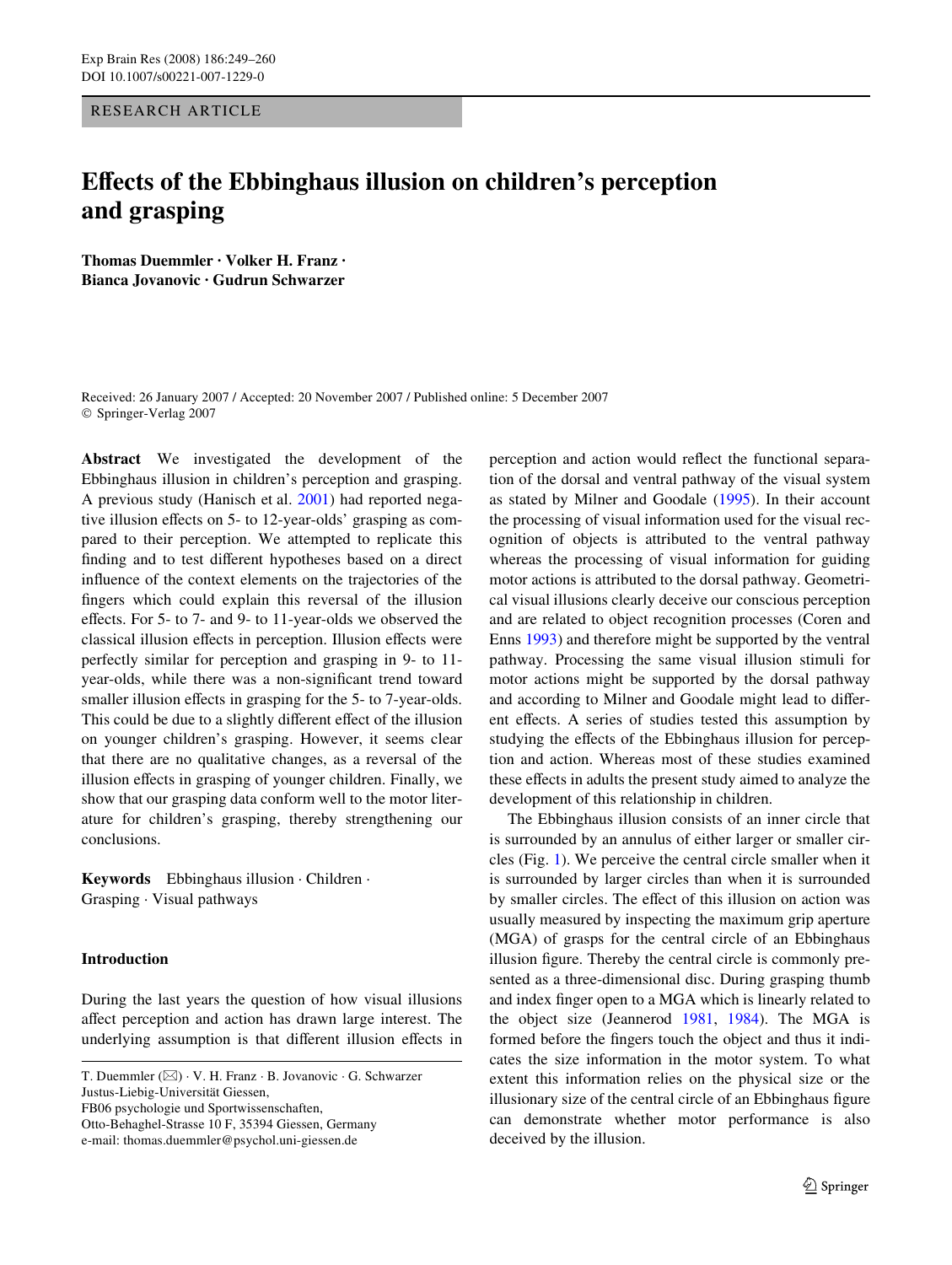

<span id="page-1-0"></span>Fig. 1 The four different versions of the Ebbinghaus illusion used as stimulus. The conditions varied in the size of the *context circles* (Large, Small) and the distance between *context circles* and *central circle* (Near, Far). The stimuli are identical to the stimuli used by Franz et al. ([2003\)](#page-11-5) with adults

Previous studies comparing the illusion effect on visual awareness to the illusion effect on motor performance came to contradictory conclusions: on the one hand, it has been reported that grasping is deceived by the Ebbinghaus illusion far less than our visual awareness (Aglioti et al. [1995](#page-10-0); Haffenden and Goodale [1998;](#page-11-6) Haffenden et al. [2001\)](#page-11-7), while on the other hand a series of experiments has demonstrated that the motor system is deceived by the illusion in the same direction and to about the same extent as our visual awareness (Franz et al. [2003](#page-11-5), [2000](#page-11-8); Pavani et al. [1999\)](#page-11-9).

While the different outcomes are controversially debated (Bruno [2001;](#page-10-1) Carey [2001;](#page-10-2) Franz [2001](#page-11-10); Franz and Gegenfurtner [2007\)](#page-11-11) the analysis of the developmental course of these illusion effects can help to understand further aspects of the dynamics and potential interactions between the two pathways of the visual system. In principle, four different relationships between the developmental courses of the perceptual and grasping illusion effects can be differentiated:  $(1)$  the effects are equal throughout development, indicating that they are based on common mechanisms. (2) The illusion effects differ clearly from each other throughout development, showing that the illusion affects the dorsal and ventral pathways differently. (3) The illusion effects are dissociated at early ages and merge to effects of about the same size with increasing age, indicating that originally the illusion effect is generated in one of the two pathways. With increasing age, specific processes, such as the development of an increasing cross-talk between the two pathways, transfer the illusion effect to processes of the other pathway. (4) There are uniform illusion effects for perception and grasping in early childhood which diverge with age ending up in a strong dissociation between perceptual and motor effects in adults. This could be caused by the functional maturation of the dorsal and ventral pathway. In this case adults' illusion effects for perception and grasping should be attributed to distinct processes generated independently of each other.

The development of the relationship between motor and perceptual effects of the Ebbinghaus illusion has hardly ever been examined. Developmental aspects have mainly been examined for the perceptual illusion effects only. It has been found that 4-year-old children show the typical illusion effect in their perception and that the effect increases with age (Káldy and Kovács [2003;](#page-11-12) Weintraub [1979](#page-11-13); Zanuttini [1996\)](#page-11-14). Weintraub describes an increase between 6 and 8 years, Zanuttini observed it between 4 and 6 years, and Kaldy and Kovács found it between 4 years of age and adulthood. There is only one study carried out by Hanisch et al.  $(2001)$  $(2001)$  that investigated the effects of the Ebbinghaus illusion on children's grasping as compared to their perception. This study will be described later in more detail.

Before studying the developmental course of illusion effects on grasping it has to be taken into account that not only the illusion effects but also grasping per se develops. Kuhtz-Buschbeck et al. ([1998\)](#page-11-15) examined the development of prehension movements of 4- to 12-year-old children who grasped for cylindrical objects. They observed that 4- to 5 year-olds adjust their maximum preshape aperture to the perceived size of an object. Moreover, they found children's MGA to be timed within the second third of the reach as it is reported in many studies for adults (Smeets and Brenner [1999\)](#page-11-16). Also, kinematic grasping parameters, such as a symmetric pattern in acceleration and deceleration phase are developed at this age (Paré and Dugas [1999](#page-11-17)). Thus, it is appropriate to investigate the illusion effects of 5-year-olds' and older children's grasping in the same way as in adults.

As mentioned above, Hanisch et al. [\(2001](#page-11-0)) studied the development of the Ebbinghaus illusion in perception and grasping. Besides analyzing the perceptual judgments of 5 to 12-year-olds, they analyzed their MGA when they grasped for the central disc of an Ebbinghaus figure. The illusion effect on perception was equal for children and adults and similar to the illusion effect observed for adults in similar studies (Aglioti et al. [1995](#page-10-0)). However, they observed a negative illusion effect on grasping in the children's group which was more pronounced in 5- to 7-yearolds than in 8- to 12-year-olds. Thus, the children used a larger MGA for discs which they judged to be smaller and vice versa. Adults' grasping, in contrast, was deceived by the illusion in the same direction as their visual judgments.

Hanisch et al.  $(2001)$  explain the negative illusion effect on grasping in children by effects of a kind of obstacle avoidance mechanism. They suggest that the children adjusted their MGA not to the perceived size of the target disc but rather to the absolute distance between target disc and surrounding annulus. This gap was larger for the large context circles than for the small context circles (see the Large-Far and Small-Near conditions in Fig. [1](#page-1-0)). In order to avoid contact with the surrounding annulus, children might have used a smaller grip aperture for the small illusion contexts.

A similar obstacle avoidance mechanism was used as an explanation for the illusion effect in some studies with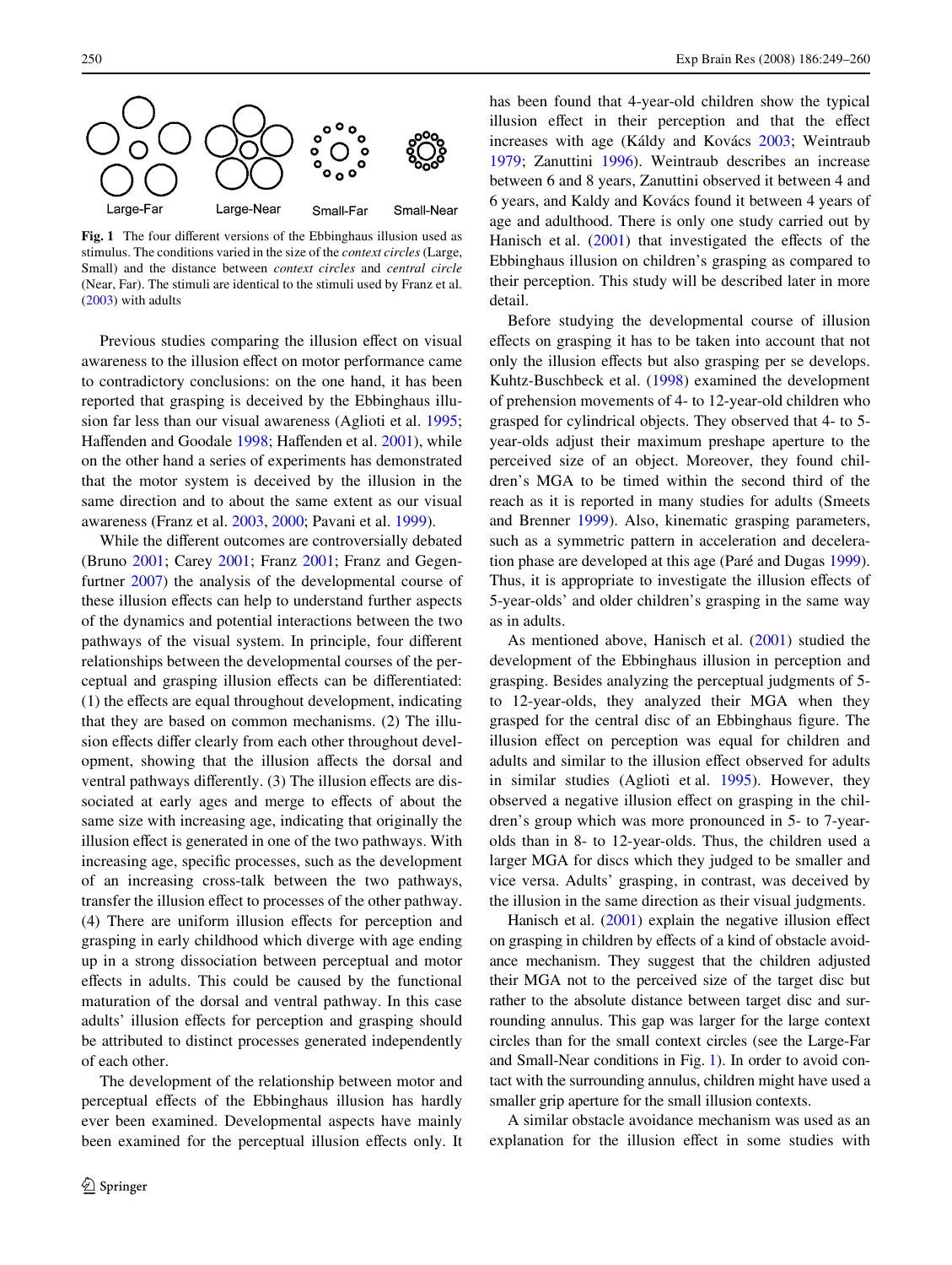adults by Haffenden and Goodale [\(2000](#page-11-18)) before. Haffenden and Goodale, however, proposed that only the large context circles might be treated as potential obstacles by adults. The small context circles were too close to the target disc and adults might not have tried to adjust their grip aperture to this too narrow gap. Hanisch et al. [\(2001](#page-11-0)) assumed children's finger size was sufficiently small to grasp into the large and small gaps. This explains why Hanisch et al. use the obstacle avoidance mechanism as explanation for a negative illusion effect and Haffenden and Goodale for the normal illusion effect. The interpretations of Hanisch et al. and Haffenden and Goodale are identical to the point that the surrounding context elements had an influence on grasping, but they differ in their final conclusion. Hanisch et al. interpret the influence of the context elements on grasping as evidence for the motor performance relying on allocentric visual cues and therefore for an interplay between the dorsal and ventral pathways. In contrast, Haffenden and Goodale interpret their results in terms of differences between the illusion effects on perception and motor performance and in favor of a dissociation of the dorsal and ventral pathways.

Franz et al.  $(2003)$  $(2003)$  tested the effect of an obstacle avoidance mechanism in detail and showed that it cannot explain the illusion effects in adults. They tested the illusion effects on adults' perception and grasping by presenting Ebbinghaus illusion contexts where the gap sizes in the Small and Large conditions were systematically controlled (Near and Far gaps for both conditions, see Fig. [1](#page-1-0)). Both, in grasping and perception the results yielded the typical illusion effect in the Small-Far and the Large-Far context and in the Small-Near and Large-Near contexts. Thus, an adjustment of the MGA to the gap size cannot explain adults' grasping effect.

This result also casts doubt on Hanisch et al.'s ([2001\)](#page-11-0) obstacle avoidance mechanism as an explanation of the negative illusion effect on grasping in children and motivates to study this explanation in more detail in children, too. However, besides the obstacle avoidance mechanism there is also another explanation for the negative illusion effect on grasping. Instead of presuming that children tried to reach into the gap between target and context circles, we can assume that children adjusted their grip aperture to the overall size of the Ebbinghaus context, namely to the diameter of the annulus. As the diameter of the annulus was smaller for the Small context condition compared to the Large context condition this would also lead to the negative grasping effect.

By adopting the stimuli from Franz et al. [\(2003](#page-11-5)) (see Fig. [1](#page-1-0)) we investigated whether children's grasping of the central disc in an Ebbinghaus figure is determined by a grip adjustment to the gap size between circle and annulus or by a grip adjustment to the overall stimulus size.

If children's grasping corresponds to the gap size, we expect them to grasp with a larger MGA for illusion contexts with a large distance between central disc and annulus independent of whether the context is Small or Large and vice versa. If children adjust their MGA to the overall size of the illusion context, the MGA should increase with an increasing diameter of the illusion context. Finally, if grasping is deceived in the same direction as perception, we would expect a larger MGA for those discs which are surrounded by small context circles than for those surrounded by large context circles.

Taken together, in the present study we further investigated the Ebbinghaus illusion in children's perception and grasping. Motivated by Hanisch et al.'s  $(2001)$  $(2001)$  findings of a negative illusion effect on grasping the study was designed to analyze whether children's grasping is oriented to the gap size between the inner circle and annulus or to the overall size of an Ebbinghaus figure.

#### **Methods**

#### Participants

Twenty-one 5- to 7-year-old (mean age 6 years 11 months; range 5 years 8 months to 7 years 9 months; 13 female, 8 male) and twenty-one 9- to 11-year-old (mean age 10 years 4 months; range 9 years 0 months to 11 years 1 months; 11 female, 10 male) children participated in this study. One of the 5- to 7-year-olds and one of the 9- to 11-year-olds performed a perceptual task only, whereas the others performed a perceptual and a grasping task. All participants were right-handed and had normal or corrected to normal vision. Parents gave informed consent to the participation of their children prior to testing. As a reward for their participation children received a small present at the end of the experimental session.

Because our results differed from the results of Hanisch et al. ([2001\)](#page-11-0) we performed a power analysis (Cohen [1988](#page-10-3)). Hanisch et al. reported a mean illusion effect of  $\delta = -2.3$  mm (*SE* = 0.7 mm) for 5- to 7-year-olds which was based on measurements of  $N = 8$  individuals. Thus the standard deviation of the 5- to 7-year-olds effect was  $\sigma = 1.98$  mm, and consequently the effect size was  $d = \delta/2$  $\sigma = -2.3/1.98 = -1.16$ . If we assume that this effect is true and that we want to detect a negative effect of this size with our larger sample size  $(N = 19$ —our analysis of the 5- to 7year-olds' grasping was based on data of 19 of the 21 tested participants) this results in a statistical power of 99.9% (one-tailed-test,  $\alpha = 5\%$ ). In other words the probability of missing this effect if it exists was as small as  $\beta = 100 99.9\% = 0.1\%$  for the 5- to 7-year-olds. Analogously for the 8to 12-year-olds of Hanisch et al.'s study ( $\delta = -1.3$  mm,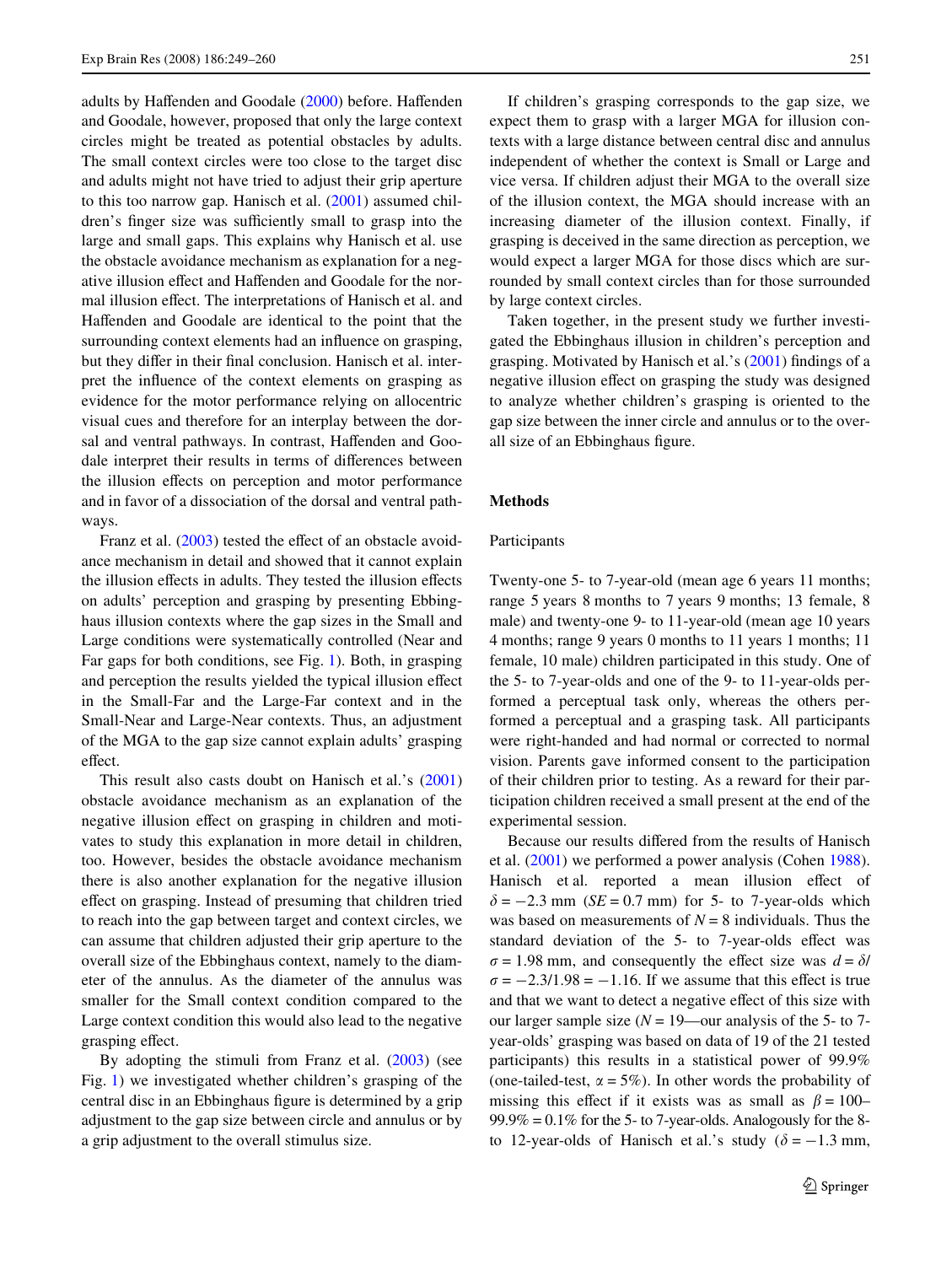$SE = 0.8$  mm,  $N = 12$ ,  $\sigma = 2.77$  mm) the effect size was  $d = \delta/\sigma = -1.3/2.77 = -0.47$ . With our larger sample size of  $N = 20$  (our analysis of the 9- to 11-year-olds' grasping was based on data of 20 of the 21 tested participants) this leads to a statistical power of 64.9% (one-tailed-test,  $\alpha = 5\%$ ) and consequently the probability of missing this effect if it really exists with our sample size was  $35.1\%$ . This shows that the probability to miss the effect of Hanisch et al. due to random statistical fluctuations was quite low at least in the 5- to 7-year-olds.

# Stimuli

Stimuli were exactly the same as used by Franz et al.  $(2003)$  $(2003)$ . We used four different conditions of the Ebbinghaus illusion, in which the size of the context circles (Small, Large) and the distance between context circles and target disc (Near, Far) were varied independently (Fig. [1](#page-1-0)). In the "Small" conditions the central target disc was surrounded by an annulus of twelve small circles, which were 10 mm in diameter. In the "Large" conditions the central target disc was surrounded by an annulus of five large circles, which were 58 mm in diameter. The distance between the midpoint of the target disc and the nearest point of the context circles was 24 mm for the "Near" and 31 mm for the "Far" conditions. All context circles were printed on white cardboard. Aluminum discs, 28, 30, and 32 mm in diameter (corresponding to 4.58°, 4.91°, and 5.23° of visual angle) and 5 mm in height, with a white surface and a black outline were used as target discs. All of the twelve combinations of the four illusion contexts and the three target sizes were used as stimuli.

In the perceptual task further comparison discs were used. They were equal to the target discs, except for their diameters lying within the range of 24–36 mm with 1 mm increments.

## Apparatus

The experimental setup is depicted in Fig. [2.](#page-3-0) Participants sat on a stool and used a chin rest to keep a constant viewing distance throughout the experiment. They looked down at a table on which a white wooden presentation-board was placed. The board was 46 cm wide and 24 cm high. At the center of the board, and at a horizontal distance of 15.5 cm to the left and to the right of the center, small metal spikes were located, which served as mountings for the aluminum discs. The board was tilted 66° against the table surface, so that the participants' gaze direction was perpendicular to the presentation surface. The board was positioned well within reach of a child at a viewing distance of  $\sim$ 35 cm, with its horizontal center being aligned to the participants' center along the medio-lateral body axis. Six-cm in front of the presentation board with a horizontal offset of 8 cm to the right from the horizontal center, a small spot on the table indicated the start position. On top of the fingernails of thumb and index finger of the right hand an infrared light-emitting diode (LED) was attached with a small piece of plasticine (Fig. [2](#page-3-0)b). The position of the LEDs was recorded with a sampling rate of 100 Hz using an Optotrak system.

## Procedure

Half of the participants first performed the perceptual task whereas the other half began with the grasping task.

#### *Perceptual task*

One of the illusion contexts was placed centered on the presentation-board (see Fig. [2](#page-3-0)a). In the middle of the illusion context one of the target discs was positioned on the central spike. An isolated comparison disc was

<span id="page-3-0"></span>

Fig. 2 Experimental setup: a single illusion figure was presented in the center of a tilted presentation platform. **a** In the perceptual task an isolated comparison disc was presented to the left or to the right of the illusion context and the participant was asked to judge whether the

comparison disc is smaller or larger than the target disc in the center of the illusion context. **b** In the grasping task children had two Optotrakmarkers attached to thumb and index finger and grasped the target disc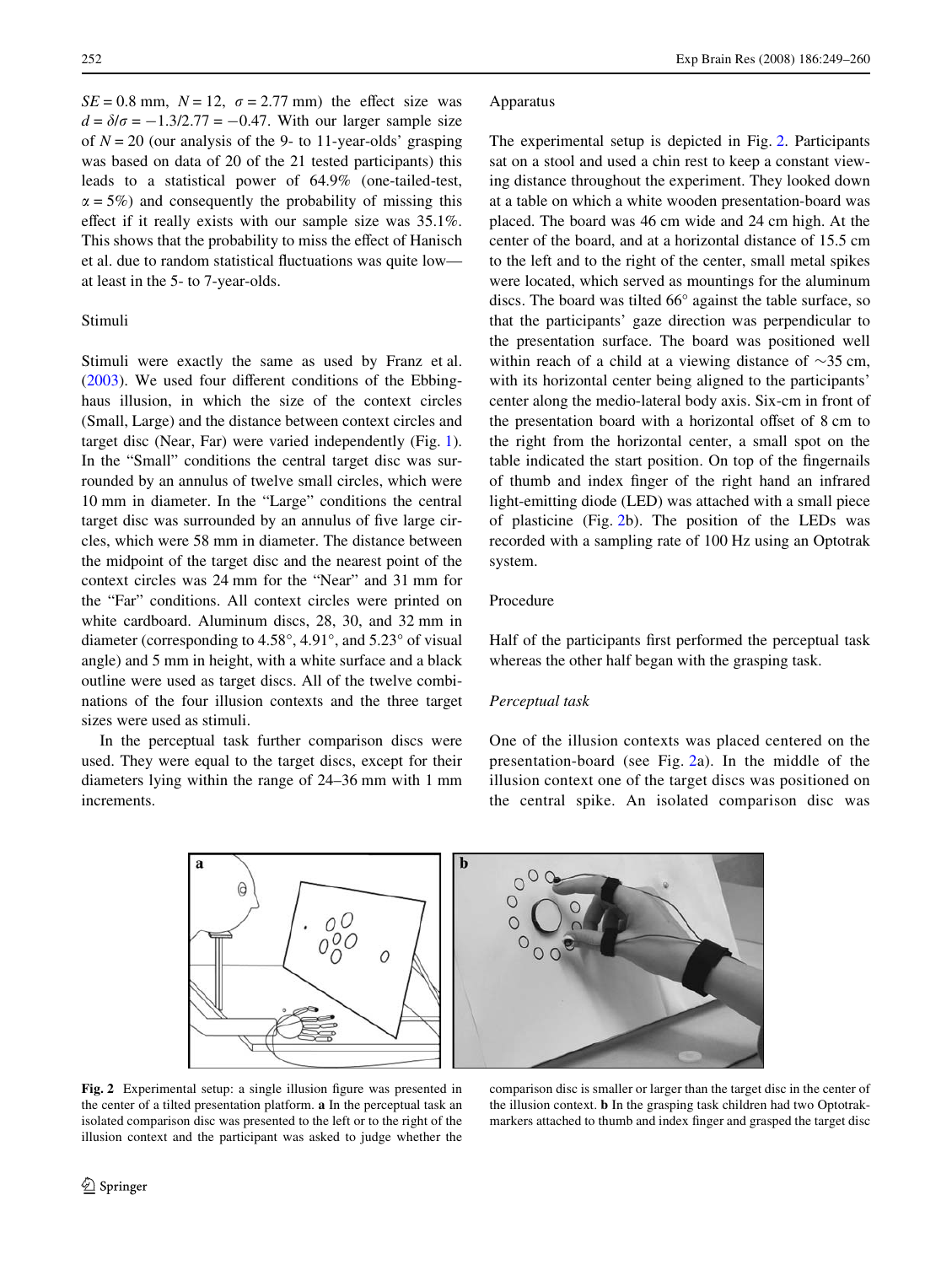placed on one of the outer spikes, randomly to the left or to the right side of the illusion context. The participant was asked to judge which disc was larger. These forced choice comparisons were performed repeatedly using a staircase design. Each staircase began with a comparison of a target disc and a comparison disc that was either 3 mm larger or smaller. When the participant judged the comparison disc to be larger (smaller), it was replaced with a 1 mm smaller (larger) disc and the participant was asked to compare the new pair of discs. When the participant's answers changed for the third time from smaller to larger or from larger to smaller, the staircase was terminated and the session continued with a new staircase for another illusion context with another target size. Each child performed the staircases for a minimum of 6 and a maximum of 12 of the 12 possible context-target combinations. The actual number of performed staircases depended on each child's ability and willingness to cooperate. The task was terminated when a child showed indications of fatigue, boredom, or lack of concentration. The presented conditions were as balanced as possible for each child, meaning that any context type was presented at the most once more than any other context type. Within each age group the 12 combinations were judged equally often.

## *Grasping task*

At the beginning of each trial an illusion context and a target disc were placed on the presentation board, as in the perceptual task. Participants placed their thumb and index finger in a pinch position at the start point. At the experimenter's signal they grasped the disc with their right hand, lifted it and moved it to the side. Then the experimenter fetched the target disc and prepared a new trial. Participants had full vision during grasping. The experimenter monitored the recorded grasp-trajectories on a computer screen right after each trial and returned unsuccessful grasps and those with missing markers to the set of trials to be performed. These trials were repeated at a randomly determined later time. Note, that only obviously invalid trials were excluded due to this online inspection. A more detailed offline inspection followed after the data collection. Each child performed six or seven blocks of 12 trials, depending on their ability to concentrate on the task. Within each block all 12 contexttarget combinations were presented once in a random order, such that each child repeated each condition six– seven times.

At the beginning of the grasping task three practice trials were performed. Children had to grasp a disc, that was positioned without illusion context on the presentation board, and differed from the target discs in its size.

#### Data analysis

## *Perceptual task*

For each trial the perceived size of the target disc was obtained by calculating the mean of the three turning points of each staircase. The turning points were the mean sizes of the comparison discs of two consecutive trials in which the participant's answer changed from smaller to larger or from larger to smaller. By subtracting the physical size of the target disc from the perceived size we obtained our perceptual measure, the perceptual-size-difference. For each participant the perceptual size difference of each tested illusion condition was submitted to the later analysis.

## *Grasping task*

The grip aperture was calculated as the absolute distance between the two LEDs attached to thumb and index finger. In a first step, the start of the reach and the end of the reach were detected automatically with a custom made analysis program written in the Matlab programing language (The MathWorks Inc., Natick, MA, USA). The start of reach was defined as the first time the velocity of index finger or thumb exceeded 0.1 m/s. The end of reach was determined as the first time the velocity of the thumb or index finger was below 0.5 m/s and one of the fingers was closer than 30 mm from the center of the target disc.

Due to the large variability in children's grasping we controlled the automatically detected start- and stop-points for each trajectory in an offline inspection. Those trajectories, in which the start of reach, the maximum of the reach or the end of reach could not be detected due to missing markers, were excluded from further analysis. For those trajectories, for which the automatic detection of start and end of reach obviously led to erroneous starting points (e.g., due to an early movement onset which was not related to the actual grasp) the start and stop points were adjusted manually to plausible start points.

Eleven percent of the originally 3,180 trials were excluded and in 16% of the remaining trials the automatically detected starting and stop points were adjusted manually. From one 7-year-old participant 56% of the trials had to be excluded, and therefore the complete grasping data from this participant were excluded from all analyses.

The MGA was defined as the maximum in grip aperture between start of reach and end of reach. For each participant the mean MGA was calculated for the 12 illusion conditions. This mean MGA was submitted to the later analysis. The total movement time was defined as the time between start of reach and end of reach. The relative timing of MGA refers to the percentage of movement duration at which the MGA was observed within each grasp.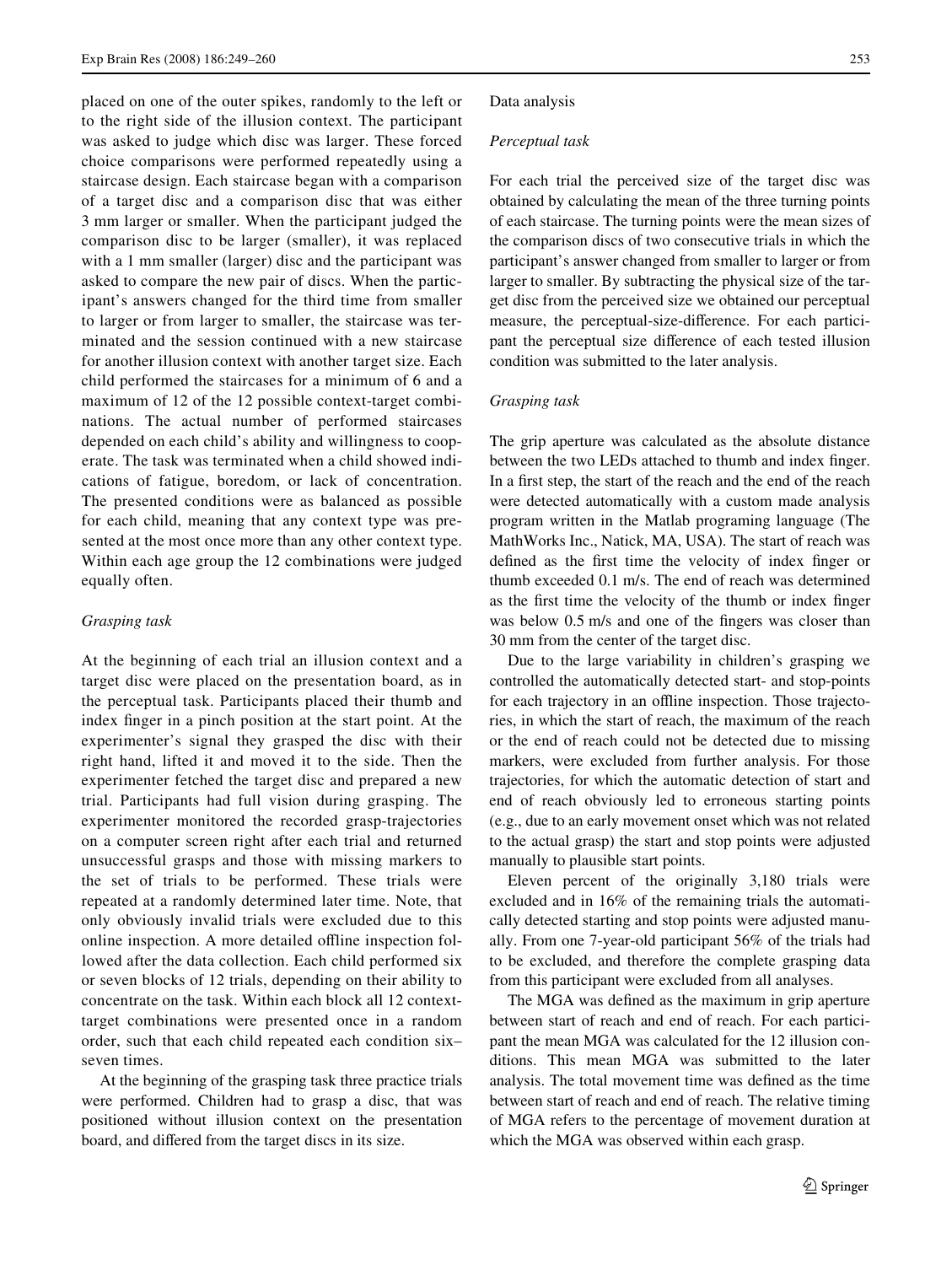For additional post hoc analyses we used the data of 4 to 12-year-old children's maximum finger span which was provided in a study of Kuhtz-Buschbeck et al. [\(1998](#page-11-15)). Kuhtz-Buschbeck et al. observed a maximum finger span of 9.8 cm for 48- to 51-month-olds, of 10.6 cm for 60- to 63 month-olds, of 11.7 cm for 84- to 87-month-olds, and of 14.3 cm for 144- to 147-month-olds. We performed a linear regression analysis of these data and, on the basis of this regression, estimated the maximum finger span for each of our participants. The normalized MGA was obtained as the MGA's percentage of these estimated maximum finger spans.

#### *Comparison of the perceptual and motor effects*

For a comparison of illusion effects in perception and grasping, we calculated corrected illusion effects. These were calculated by dividing the raw illusion effects, which were pooled across the distance of context (Near and Far), by the slopes of the functions that relate physical size to the dependent measure (Franz [2003](#page-11-19); Franz et al. [2001,](#page-11-20) [2005](#page-11-21); Glover and Dixon [2002\)](#page-11-22) (see also the Result section for the rationale behind this correction). To estimate the variability of the corrected illusion effect, we used the delta method (i.e., a linear Taylor approximation) (cf. Franz et al. [2005](#page-11-21); Franz [2007](#page-11-23)).

## **Results**

# Illusion effect on perception

The perceptual-size-difference served as the dependent variable in a repeated measure analyses of variance (ANOVA) with the factors context-size (Small, Large), context-distance (Near, Far), and age (5- to 7- and 9- to 11-year-olds) (Fig. [3a](#page-5-0)). A significant main effect of context-size,  $F(1, 1)$  $40$ ) = 124.06,  $P < 0.001$ , indicates the typical effect of the Ebbinghaus illusion: participants perceived the target disc as larger when it was surrounded by small context circles and perceived it as smaller when surrounded by large context circles. A significant interaction of age and contextsize,  $F(1, 40) = 6.83$ ,  $P = 0.013$ , reveals this effect to be stronger in younger children than in older children. Further, a main effect of context-distance,  $F(1, 40) = 5.74$ ,  $P = 0.021$ , shows that participants perceived the target discs as larger in the Near conditions than in the Far conditions. Finally, a significant interaction of context-size and context-distance,  $F(1, 40) = 13.71$ ,  $P = 0.001$ , revealed this effect was larger for the "Small" context circles, whereas there was no difference between "Near" and "Far" within the "Large" context circles. No further significant main or interaction effects were observed (all  $P$ 's  $> 0.19$ ). Note, that



<span id="page-5-0"></span>**Fig. 3** Illusion effects on perception (**a**) and grasping (**b**) for the 5- to 7-year-olds (*black bars*) and the 9- to 11-year-olds (*white bars*) for the four illusion conditions. Illusion effects are pooled across the three different target sizes: **a** For the perceptual illusion effect the mean difference between the perceived size of the target disc and its physical size is shown. **b** For the grasping illusion effect the mean difference between MGA and the grand mean of the MGA is shown. The grand mean of the MGA was calculated separately for the two age groups. *Error bars* depict  $\pm$  one standard error of the mean

the fact that the perceived size in some conditions does not differ from the actual size (e.g., for the 9- to 11-year olds in the Small-Far condition), does not necessarily imply that there was no illusion effect per se. This could be due to a general shift in the baseline, as it is frequently observed in this type of research (e.g., Pressey [1977\)](#page-11-24). For our study only the difference between the illusion conditions (e.g., between Small-Far and Large-Near) is relevant.

#### Illusion effect on grasping

The MGA served as the dependent variable in a repeated measure ANOVA with the factors context-size (Small, Large), context-distance (Near, Far), target-size (28, 30, and 32 mm), and age (5- to 7- and 9- to 11-year-olds). Figures [3b](#page-5-0) and [4](#page-6-0) show the main results of this analysis.

A significant main effect of context-size,  $F(1, 37) = 8.84$ ,  $P = 0.005$ , revealed that children produced a larger MGA when grasping for target discs which were surrounded by small circles than for target discs which were surrounded by large circles. A main effect of target-size,  $F(2, 1)$  $74$ ) = 49.63,  $P < 0.001$ , showed the MGA to increase with increasing size of the target disc. No effect for context-distance was observed,  $F(1, 37) < 1$ ,  $P = 0.46$ . Thus, children's MGA did not differ significantly between the Near and Far conditions. The interaction of age and context-size did not reach significance,  $F(1, 37) = 1.81$ ,  $P = 0.187$ , and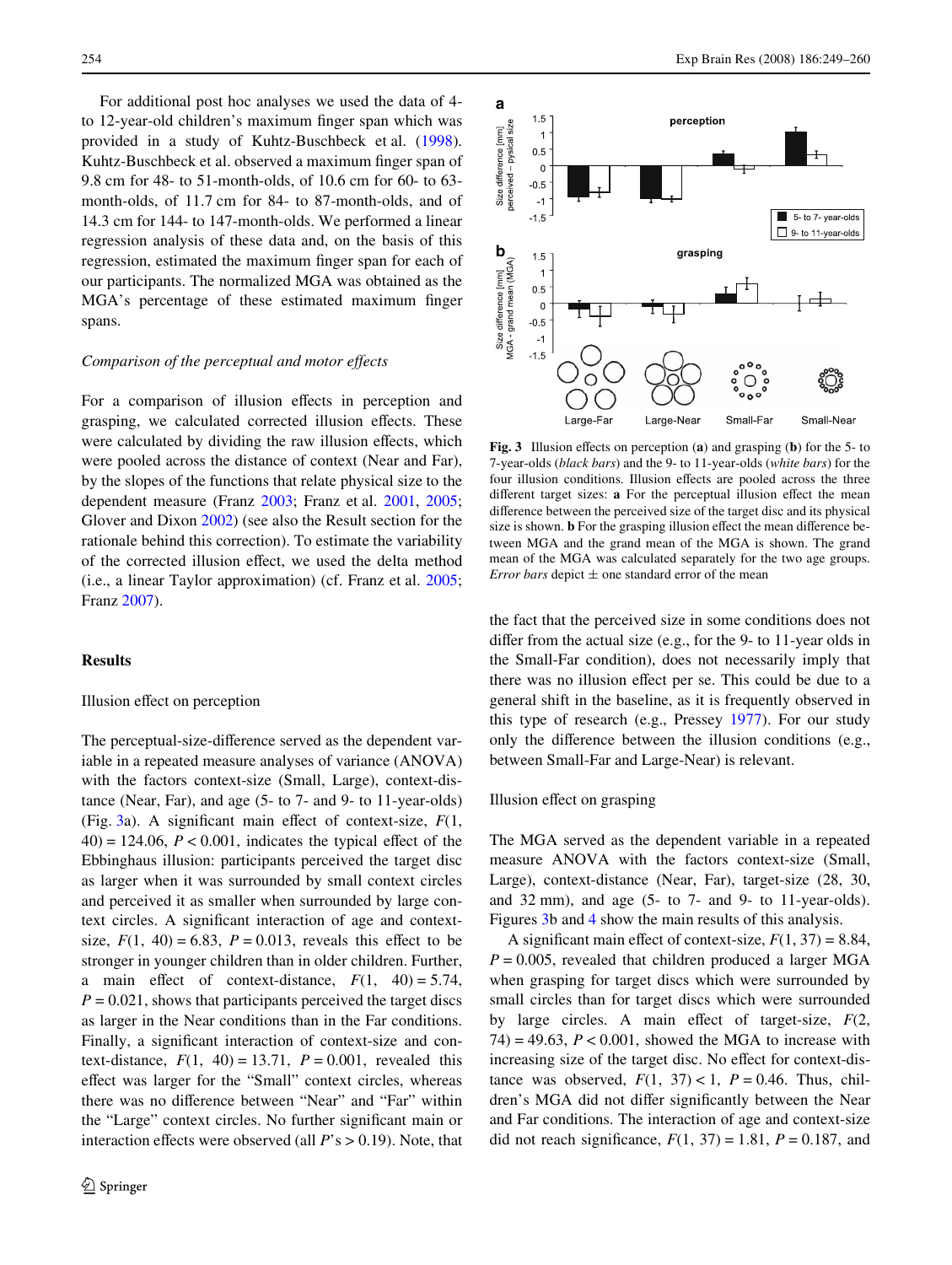<span id="page-6-0"></span>Fig. 4 Effects of the Ebbinghaus illusion on children's grasping: **a** The mean MGA is shown for the three target discs and the illusion conditions with small and large *context circles*. **b** The mean MGA is depicted for the three target discs against the Near and Far illusion conditions. *Error bars* depict  $\pm$  one standard error of the mean



no other significant differences were observed (all *P*'s > 0.149). However, performing the same analysis separately for the two age groups revealed that a significant main effect of context-size was apparent only in the group of the 9- to 11-year-olds,  $F(1, 19) = 9.42$ ,  $P = 0.006$ , whereas 5- to 7-year-olds' grasping did not differ significantly between the Small and Large illusion conditions,  $F(1, 18) = 1.32$ ,  $P = 0.267$ . In both age groups the main effect of target-size was significant  $(5-$  to 7-year-olds:  $F(2)$ , 36) = 14.45,  $P < 0.001$ ; 9- to 11-year-olds:  $F(2)$ ,  $38$ ) = 42.05,  $P < 0.001$ ) and no further significant effects or interactions were observed (all *P*'s > 0.18).

Thus the overall group of our study showed a positive grasping effect. This overall positive effect is due to the fact that the large majority of participants showed a positive effect and only a small number of participants showed a negative effect (see Fig.  $5$ ).

## Comparison of perceptual- and grasping-effects

In order to compare the illusion effects on perception and grasping, we have to consider that a change in the physical size of an object might be reflected in the perceptual

 $3.00$ Ilusion effect [mm]  $2.00$ 1.00  $0.00$  $-1.00$  $-2.00$  $-3.00$ **60** 80 100 120 140 Age [months]

<span id="page-6-1"></span>Fig. 5 Individual grasp effects as a function of age. For each participant the difference of MGA between the Small (pooled across the Near and Far conditions) and the Large (pooled across the Near and Far conditions) illusion contexts is shown

response differently than in the motor response. For example, a change of 1 mm in the physical size of an object might affect a perceptual judgment by 1 mm, whereas in a motor task the MGA might change only by, say, 0.8 mm (cf. Smeets and Brenner  $1999$ ). If those differences in the relationship between the response modes are apparent in responses due to physical size changes, they must also be expected in responses due to illusionary size changes. Ignoring those differences would lead to a misjudgment of the relationship between the perceptual and motor effects. In the example above this would mean that the motor effects are judged by 20% too low compared to the perceptual effects.

In our study children's perceptual judgments were related to a change in the physical size of the disc with a slope of 1.03 (*SEM* 0.03), while their MGA was related to a change in the physical size with a slope of 0.59 (*SEM* 0.06). As these slopes were quite different, we corrected for those differences by dividing the illusion effects by the slopes (Franz [2003;](#page-11-19) Franz et al. [2001,](#page-11-20) [2005](#page-11-21); Glover and Dixon [2002](#page-11-22)).

We computed the mean corrected illusion effects for 5to 7- and 9- to 11-year-old children of our study and for



<span id="page-6-2"></span>Fig. 6 Corrected illusion effects for perception and grasping. For each age group the mean corrected illusion effect (pooled across the individuals' mean illusion effects) is shown. *Error bars* depict  $\pm$  one standard error of the mean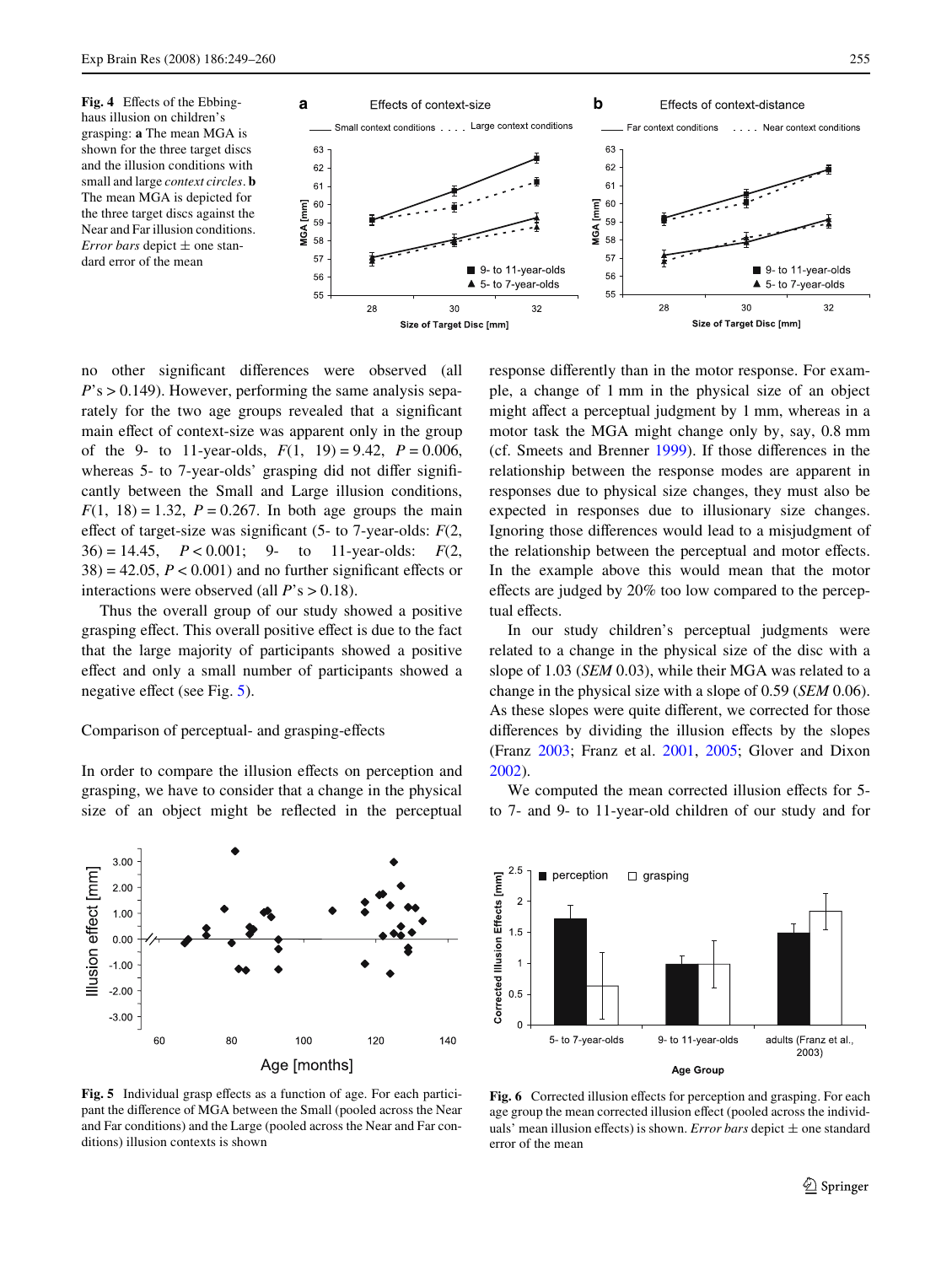256 Exp Brain Res (2008) 186:249–260

<span id="page-7-0"></span>

| <b>Table 1</b> Means (SD) of chil-<br>dren's kinematic grasping<br>parameters                                                                                                           |                                                   | Age                            |                                  |
|-----------------------------------------------------------------------------------------------------------------------------------------------------------------------------------------|---------------------------------------------------|--------------------------------|----------------------------------|
|                                                                                                                                                                                         |                                                   | 5-to 7-Year-olds<br>$(N = 19)$ | 9- to 11-Year-olds<br>$(N = 20)$ |
|                                                                                                                                                                                         | Total movement time (ms)                          | 560 (74.22)                    | 512 (85.21)                      |
| MGA maximum grip aperture<br><sup>a</sup> The estimation of the maxi-<br>mum finger span is based on a<br>regression analysis of data pro-<br>vided by Kuhtz-Buschbeck et al.<br>(1998) | Relative position of MGA (% of movement duration) | 78 (5.53)                      | 75 (7.21)                        |
|                                                                                                                                                                                         | Mean MGA (mm)                                     | 58 (4.06)                      | 60(6.03)                         |
|                                                                                                                                                                                         | Estimated maximum finger span $(mm)^a$            | 115(3.74)                      | 134 (2.76)                       |
|                                                                                                                                                                                         | Mean relative MGA $(\%$ of maximum finger span)   | 51 (3.49)                      | 45(4.18)                         |
|                                                                                                                                                                                         | Absolute safety margin (mm)                       | 28 (4.06)                      | 30(6.03)                         |

comparison also reanalyzed data of adults from the Franz et al.'s [\(2003](#page-11-5)) study. For this, we pooled the adult data of Franz et al. in the same way as the children data and applied the same method of slope-correction to those data. Note, however, that adults in this study had no vision during grasping (open-loop condition), whereas children had full vision during grasping in our study (close-loop condition), so that this comparison can only be tentative. The corrected illusion effects for  $5-$  to  $7-$  and  $9-$  to  $11$ -year-olds and adults are shown in Fig. [6](#page-6-2). The children's corrected illusion effects were submitted to an ANOVA of age (5- to 7- and 9- to 11 year-olds) and task (perception, grasping). There was a highly significant overall effect of the illusion,  $F(1,$  $37$ ) = 42.761,  $P < 0.001$ , but no differential effects: neither the main effects of age,  $F(1, 37) = 0.65$ ,  $P = 0.43$ , or task,  $F(1, 37) = 2.41$ ,  $P = 0.13$ , nor the interaction of age and task,  $F(1, 37) = 2.82$ ,  $P = 0.10$ , were significant. Also for the reanalyzed adults data there was an overall effect of the illusion,  $F(1, 51) = 92.90$ ,  $P < 0.001$ , and no significant differences between the perceptual and grasping effects,  $F(1, 51) = 1.26, P = 0.267.$ 

## Kinematic grasping parameters

Grasping trajectories were analyzed with respect to developmental trends in the total movement time, the relative timing of MGA, the mean MGA across all disc sizes and the safety margin, which is defined as the absolute difference between MGA and size of the target disc. These results are summarized in Table [1.](#page-7-0) The analysis of total movement time revealed a trend toward faster movement in older children than in younger children. Five- to sevenyear-olds needed on average 561 ms to grasp the target, whereas 10-year-olds performed the grasp within 512 ms. This difference just failed to reach the level of significance  $(t = 1.89, P = 0.067).$ 

The timing of the MGA did not differ significantly between the two age groups. Five- to seven-year-olds reached their MGA at 78% of the movement duration and 9- to 11-year-olds did so at 75% of their movement duration ( $t = 1.44$ ,  $P = 0.159$ ).

The absolute mean MGA across all disc sizes was slightly, but not significantly smaller for younger (58 mm) than for older children (60 mm)  $(t = -1.47, P = 0.149)$ .

The absolute safety margin increased from 5- to 7- to 9 to 11-year-olds by about 2 mm, but this difference failed to reach significance  $(t = -1.47, P = 0.149)$ .

## **Discussion**

The aim of the present study was to investigate the effects of the Ebbinghaus illusion under vision-for-perception and vision-for-action conditions and to test for possible explanations of the negative illusion effect found for grasping in a study conducted by Hanisch et al. ([2001\)](#page-11-0). In the following paragraphs we will discuss the results for each of the different conditions successively and consider their developmental implications.

#### Illusion effect on perception

In the perceptual condition, we observed the classical effect of the Ebbinghaus illusion for 5- to 7- and 9- to 11-yearolds. Discs surrounded by an annulus of small circles were perceived larger than discs surrounded by an annulus of large circles. Our observation that already children show this typical illusion effect in their perception corresponds to the findings of prior studies (Hanisch et al. [2001;](#page-11-0) Káldy and Kovács [2003](#page-11-12); Weintraub [1979;](#page-11-13) Zanuttini [1996](#page-11-14)). Additionally, the magnitude of the illusion effect was within a similar range as the illusion effect found in adults using the same stimuli (Franz et al. [2003](#page-11-5)) (see Fig. [6](#page-6-2)). However, we also found a decrease in the magnitude of the illusion effect with age. This result does not fit well with previous observations of an increasing illusion effect with age during childhood (Káldy and Kovács [2003;](#page-11-12) Weintraub [1979;](#page-11-13) Zanuttini [1996](#page-11-14)). The absolute magnitude of the 5- to 7 year-olds illusion effect (1.7 mm) corresponds perfectly to adults' data in similar experimental settings (cf. Franz et al.  $2003$ , Fig. [5\)](#page-6-1) whereas 9- to 11-year-olds' illusion effect (about 1.00 mm) was a little smaller. In view of the numer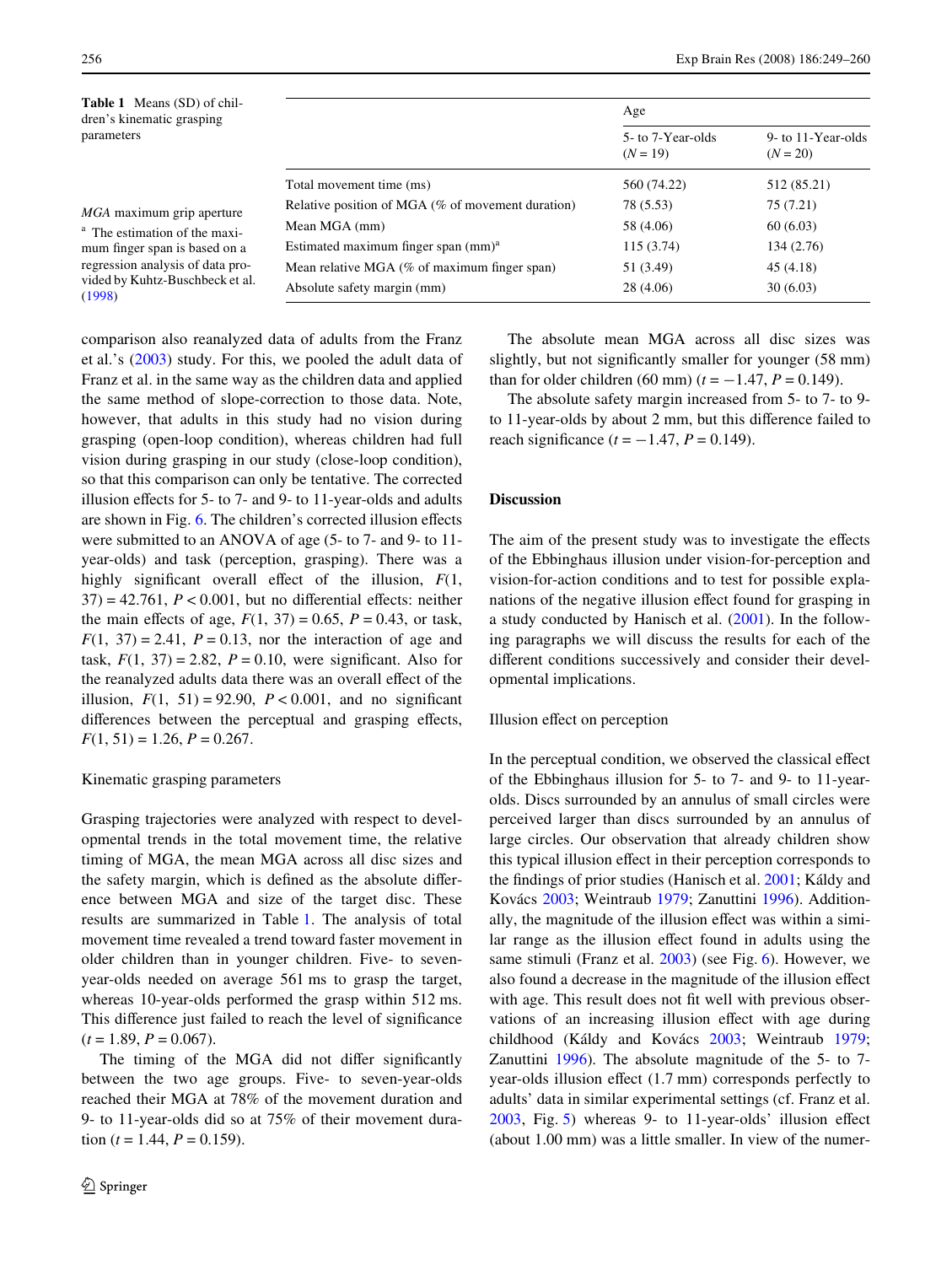ous reports of increasing illusion effects during childhood, and in view of observing such an increase between 9- to 11 year-olds and adults only, the magnitude of the 5- to 7 year-olds illusion effect should be interpreted cautiously. Possibly in this age group the observed illusion effect overshot the actual illusion effect. This interpretation would reconcile the results of our study with the findings of the previous studies on children's perceptual illusion effects. There is no obvious explanation what would have caused the 5- to 7-year-olds to produce such a large illusion effect in our study and it only can be speculated that possibly aspects of motivation and concentration might have attributed to it. Thus, in our view, this effect might not necessarily reflect a general developmental trend toward a lower illusion effect in later childhood (at least as long as it is not replicated in other studies).

An interesting additional result concerning influences of the task setting on the perception of the illusion is the obtained main effect for context-distance: the closer the annuli were located around the target disc, the larger the target disc was perceived. This replicates findings of Massaro and Anderson ([1971\)](#page-11-25) and of Girgus et al. ([1972\)](#page-11-26). Moreover, the factor context-distance affected the illusion effect more in illusion conditions with small context circles than in illusion conditions with large context circles. A similar, albeit non-significant effect is apparent in data by Franz et al. ([2003\)](#page-11-5) and by Massaro and Anderson (see the slopes of the small and large context circles in Fig. [3](#page-5-0) of Massaro and Anderson [1971](#page-11-25)).

#### Illusion effect on grasping

As already pointed out, one aim of the present study was to find an explanation of the negative illusion effect found by Hanisch et al. [\(2001](#page-11-0)). However, we failed to replicate this somewhat unexpected pattern in children's grasping. Instead, we observed a positive illusion effect on grasping, corresponding to the effect found in the perception condition: children grasped discs surrounded by an annulus of large circles with a smaller MGA than discs surrounded by an annulus of small circles. The absence of the negative illusion effect speaks against the idea that children adjusted their MGA to the overall size of the illusion context. Such an adjustment would have led to a larger MGA for the Large illusion conditions than for the Small illusion conditions and also to a larger MGA for the Far as compared to the Near conditions. In contrast, we observed neither a difference in MGA between Large and Small nor between Near and Far conditions.

The lack of a negative illusion effect, however, still does not rule out the possibility of an obstacle avoidance mechanism in form of a grip adjustment to the gap size of the illusion conditions. However, based on two findings we can rule this mechanism in our experiment as well. First, the differences in the size of the gap between the Near and the Far conditions did not lead to any differences in children's grasping. Second, we obtained significant differences in grasping between illusion conditions with constant gap size (Small-Near versus Large-Near or Small-Far versus Large-Far). Thus, the present findings do not appear to be modulated by adaptations to these aspects of spatial arrangement of the stimulus configurations.

While the overall analysis including both age-groups revealed no interaction between context-size and age, indicating that the overall grasping patterns were similar across age-groups, separate analyses for each age group yielded a significant effect of context-size only for the 9- to 11-year olds. In case of the 5- to 7-year-olds, the differences in MGA between the Small and Large illusion conditions failed to reach significance. This result can on the one hand be interpreted as resulting from a larger variability in younger children's grasping, combined with a relatively small number of trials we were able to measure, due to the young age. On the other hand, these results can also be interpreted as indication that the susceptibility of grasping to the Ebbinghaus illusion is just developing between 5 and 9 years of age.

# Comparison of perceptual- and grasping-effects

As the most important result, we found that during childhood, and in 9- to 11-year-olds in particular, the illusion effects on perception and grasping are equally directed. That is, discs judged to be larger were grasped with a larger grip aperture, and vice versa. This result is in line with a series of studies that have yielded similar result in adults (Franz et al. [2000](#page-11-8), [2003](#page-11-5); Pavani et al. [1999\)](#page-11-9). The statistical analysis of the grasping and perception effects provided no evidence of a dissociation of a vision-for-action-system and a vision-for-perception-system for neither age group. However, even though the grasping and perceptual effects did not differ statistically, the grasping effects seemed to be smaller than the perceptual effects for the 5- to 7-year-olds. This could be explained by assuming that either the perceptual illusion effects were relatively large or the motor effects were relatively small (cf. Illusion Effects on Perception in the Discussion section). Alternatively it could be assumed, that the illusion effects are different at younger ages and develop toward equal effects with increasing age. The age between 5 and 7 years might then mark a transitional phase in development, in which the difference between the illusion effects is progressively attenuated due to an increasing cross-talk between the dorsal and ventral pathway. Given that we found a marginal age-related increase in the illusion effect on grasping, but a decreasing effect in the perception condition, it would be plausible to assume that this cross-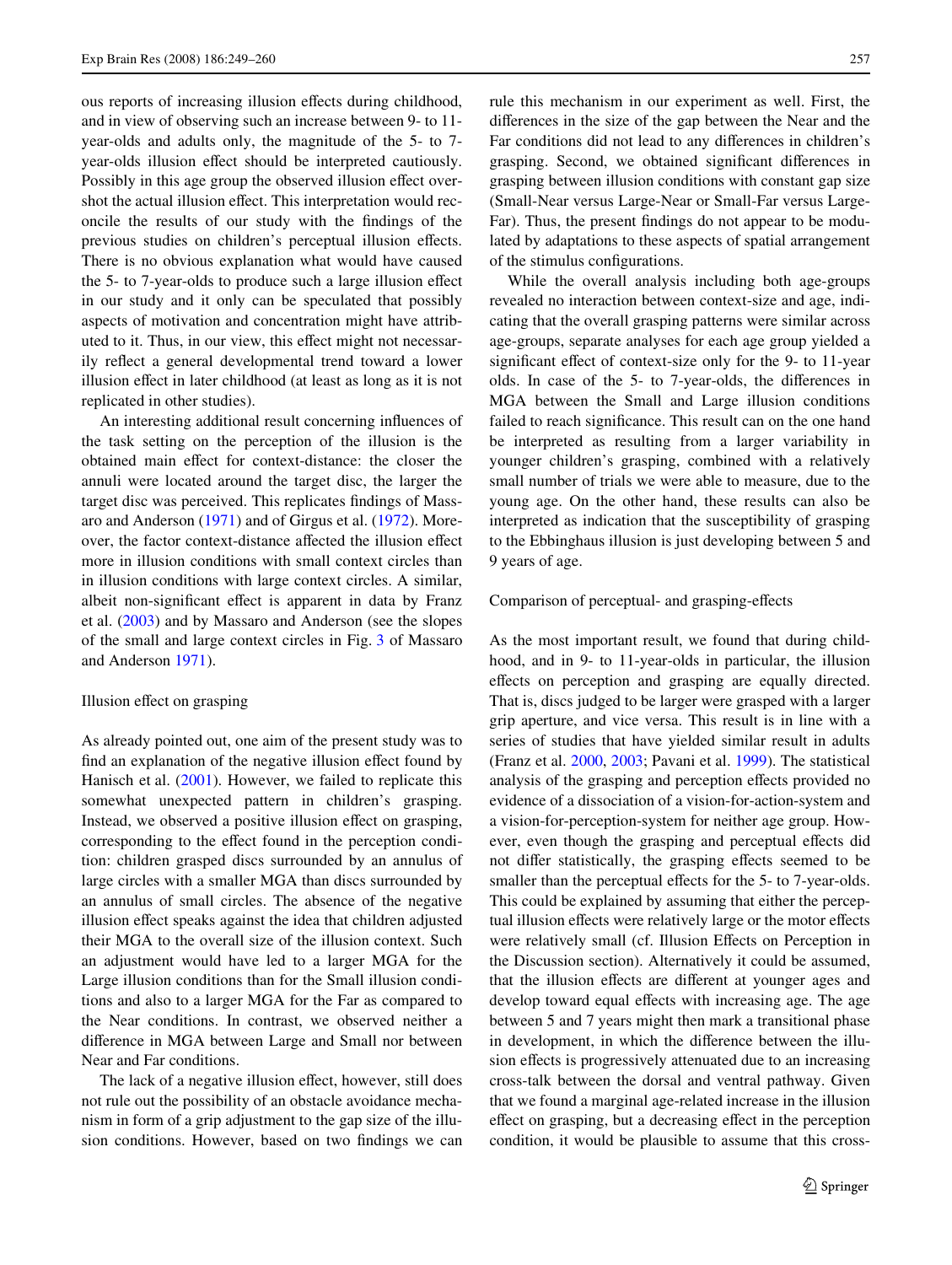talk might be characterized by a process by which information processed by the vision-for-perception system becomes available to motor processes. However, as the analysis revealed no interaction effect of age and task, this interpretation remains speculative, and further research, maybe with younger children, is needed.

Our major result on the development of illusion effects on children's grasping differed clearly from the result described by Hanisch et al. [\(2001](#page-11-0)): while Hanisch et al.  $(2001)$  $(2001)$  found a large negative illusion effect in grasping of 5- to 7-year-olds, we found a clearly positive illusion effect for this age-group. Before discussing potential sources of these differences we should first rule out that children in the present study showed an atypical grasping behavior per se.

# Comparison of grasping kinematics

In order to evaluate whether children in our study grasped normally we compared the results of the grasping kinematics of our study to other studies on children's grasping (without illusions). The main studies we used as reference are the studies by Kuhtz-Buschbeck et al. [\(1998](#page-11-15)), Olivier et al. [\(2007](#page-11-27)), and by Zoia et al. ([2006\)](#page-11-28). These studies investigated 4- to 12-year-olds grasping (Kuhtz-Buschbeck et al. Olivier et al.) and 5-year-olds and adults grasping (Zoia et al.) to cylindrical or rectangular objects and performed detailed analyses of the kinematic parameters.

First, we compared movement time across the four studies. In all studies a decline in movement time between younger and older children and between children and adults was observed. As this decline between 4- and 12-year-olds in Kuhtz-Buschbeck et al.'s ([1998\)](#page-11-15) study and between 5- to 7- and 9- to 11-year-olds in our study missed significance marginally, this might indicate that children's grasping kinematics are developed quite far at the age of 5–7 years and that the rather small movement time reduction in the following years mirrors fine tuning in children's prehension. Thus, concerning movement time, the findings of the present study parallel those found by Kuhtz-Buschbeck et al. Olivier et al. ([2007](#page-11-27)), and by Zoia et al. ([2006\)](#page-11-28).

Next, we compared the MGA. Our results indicate that with increasing age children used a larger absolute MGA. Similar Zoia et al. ([2006\)](#page-11-28) observed an increase in absolute MGA between 5-year-olds and adults. A direct comparison of these results with the result of Kuhtz-Buschbeck et al. [\(1998](#page-11-15)) is limited due to the fact that in their experiment the objects were scaled according to the children's maximum finger span, whereas in our study the size of the objects was constant for all participants. Therefore, we performed a post hoc analysis with our data to determine the size of the normalized grip aperture, a measure that is also provided in the study by Kuhtz-Buschbeck et al. and also by Zoia et al. For this analysis we used an estimate of the maximum finger span based on Kuhtz-Buschbeck et al.'s data (see Method section). The normalized grip aperture calculates as the MGA relative to the children's maximum finger span. We found that in our study the mean MGA of the 5- to 7 year-olds had a size of  $53\%$  of their maximum finger span, significantly more than 9- to 11-year-olds, who only used 46% of their maximum finger span for their MGA,  $t = 5.18$ ,  $P < 0.001$ . This result is in line with findings of a significant decrease of the normalized grip aperture between 4- and 12-year-olds by Kuhtz-Buschbeck et al. as well as with the finding of a decreasing normalized MGA between 5-yearolds and adults by Zoia et al. When we consider hand growth between 5 and 11 years of age such a development might be expected. Olivier et al. ([2007\)](#page-11-27), also describe a decrease of relative MGA with age, however in this case relative refers to object size and not to the maximum finger span. As object size was constant for all their participants they in fact observed a decline of absolute MGA with age. In contrast to ours and the other two studies (Kuhtz-Buschbeck et al. Zoia et al.) the grasp objects in Olivier et al.'s study were clearly larger (75 mm) and Olivier et al. themselves suggest a ceiling effect for 6-year-olds' grasping. Therefore a comparison of Olivier et al.'s and our result on this aspect seems problematic.

Finally, concerning movement timing, we observed that children reached their MGA at around 75–78% of movement duration. Kuhtz-Buschbeck et al. ([1998\)](#page-11-15), Olivier et al. [\(2007\)](#page-11-27), and Zoia et al. [\(2006](#page-11-28)) also observed that children's MGA timing was well within the second half of the grasp, a similar timing was described for adults (Smeets and Brenner [1999](#page-11-16)) as well. Note that there is a certain controversy whether MGA timing is accomplished later or earlier with increasing age (Kuhtz-Buschbeck et al. versus Olivier et al. and Zoia et al.). However, as we observed no statistical differences between  $5-$  to  $7$  and  $9-$  to  $11$ -year-olds MGA timing we are not in a position to take a stand within this debate. Overall, our observations on the kinematic grasping parameters are very similar to Kuhtz-Buschbeck et al.'s and Zoia et al.'s findings, and in many aspects also to Olivier et al.'s findings, indicating that we observed normal grasping kinematics.

So what might have led to the differences between the results of Hanisch et al.'s ([2001\)](#page-11-0) and our study? One possibility to account for the different outcomes is to consider methodological differences between the two studies. Therefore, it seems important to scrutinize all the methodological differences that are present between the studies.

## Methodological aspects

Methodological differences between Hanisch et al.'s ([2001\)](#page-11-0) and our study were present in the appearance of the stimuli-disks and context circles and in how they were pre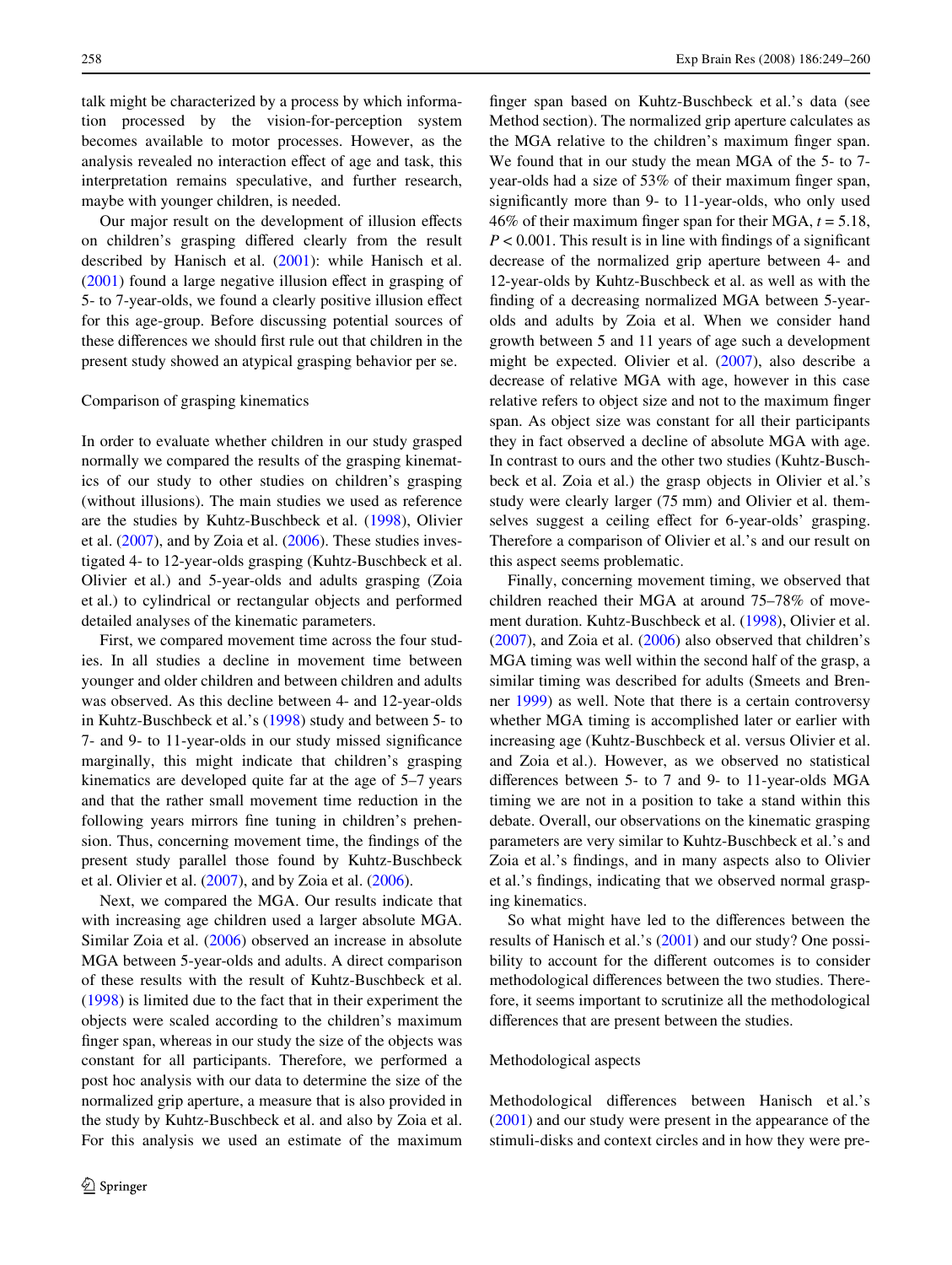sented. In our study the disks and circles had a white surface and a black outline, whereas in Hanisch et al.'s study stimulus had a yellow surface, a black outline, and a smiling face at their center. The second methodological difference concerns the experimental setup. While in our study children sat on a chair and the viewing distance was constant for all participants, in Hanisch et al.'s study the stimuli were placed on a table, the height of which was adjusted to the participant's arm length and participants stood while watching and grasping them. Thus the viewing distance depended upon the arm length, leading to a larger viewing distance for adults as compared to children. For both these differences we do not see an obvious reason why these should cause such different outcomes. Another methodological difference which might be a more promising reason for the different results concerns the arrangement of the stimuli. In our study there was always only a single illusion figure visible for the participants. In contrast in Hanisch et al.'s study two Ebbinghaus-figures (one with large context circles and one with small context circles) were presented next to each other. Participants viewed the stimuli while not knowing which of the two central disks they will have to grasp. After this previewing period the experimenter told them which disc to grasp. It might be that during that preview period a different movement plan was generated, which might have interfered later with the final movement plan which was generated at the time when the grasping goal was named by the experimenter. Thus, the reversal of the illusion effect in grasping could be based on interferences of the movement plans resulting from the presence of two illusion figures. Currently, we do not know whether this is a feasible assumption that can explain the different outcomes. To clarify this question, it would be necessary to compare both paradigms in a single study with the same participants. It will therefore be an exciting task for future research to show whether it is possible to change the effect of the Ebbinghaus illusion on the grasping of children by manipulation of the stimulus presentation.

## Conclusion

As one of the main results we did not find a negative illusion effect in children's grasping. Thus the Ebbinghaus-Illusion does not deceive children's grasping reversely than their perception in general. In contrast, the results revealed that already during childhood, in 9- to 11-year-olds in particular, perception and grasping are deceived by the illusion in the same direction. A similar observation has been reported for another geometrical visual illusion, the Müller-Lyer illusion. Gentilucci et al. [\(2001](#page-11-29)) observed that 7- to 8 year-olds like adults were deceived by the Müller-Lyer illusion in a drawing task (interpreted as perception), as well as

in a pointing task (interpreted as action). However, Gentilucci et al. observed differences between children and adults concerning arm kinematics in a pointing task. When pointing was executed under full vision children produced longer movement times, larger arm peak velocities and reached the arm peak velocity later than adults. These age differences in pointing kinematics were specific to the reaction on the Müller-Lyer illusion and were not present in pointing outside of illusion contexts (Kuhtz-Buschbeck et al. [1998](#page-11-15)). In our study however no age differences that can be specifically ascribed to responses on illusion contexts were observed. Movement time decreased with age in our study as well as in Kuhtz-Buschbeck et al.'s ([1998](#page-11-15)), Olivier et al.'s ([2007\)](#page-11-27) and Zoia et al.'s ([2006\)](#page-11-28) studies and MGA timing within illusion contexts was very similar for children (75–78%) and adults (76%, Franz et al. [2005\)](#page-11-21) and moreover very similar to MGA timing outside of illusion contexts (Jeannerod [1984](#page-11-4); Kuhtz-Buschbeck et al. [1998;](#page-11-15) Olivier et al. [2007](#page-11-27); Smeets and Brenner [1999](#page-11-16); Zoia 2006). Thus, we could not find illusion-specific age differences in kinematic parameters of grasping. Instead, the large similarities between the development of children's prehension within and outside of illusion contexts support in our view the validity of our overall findings.

Further, our results showed that by the age of 9–11 years the illusion effects on perception and grasping were equally strong. Therefore, our result supports the idea that in adults and later childhood the perceptual- and the grasping-illusion-effects are based on common mechanisms. For younger children our results are not quite as apparent. They could be compatible both, with the idea that illusion effects on grasping develop later than illusion effects on perception, and the idea that the illusion effects on grasping are similar to the perceptual effects—even for young children. It is a task for further studies to investigate these alternatives in detail.

**Acknowledgments** This study was supported by the Deutsche Forschungsgemeinschaft Grant SCHW665/4-1/2 to GS, BJ, and VHF (Forschungsgemeinschaft FOR560 "Perception and Action"). TD is also supported by Grant SCHW665/4-1/2 and by the Deutsche Forschungsgemeinschaft Graduiertenkolleg 885/1 "Neuronal representation and action control." The authors would like to thank Sebastian Fischer for his excellent assistance in data collection.

#### **References**

- <span id="page-10-0"></span>Aglioti S, DeSouza JFX, Goodale MA (1995) Size-contrast illusions deceive the eye but not the hand. Curr Biol 5(6):679–685
- <span id="page-10-1"></span>Bruno N (2001) When does action resist visual illusions? Trends Cogn Sci 5(9):379–382
- <span id="page-10-2"></span>Carey DP (2001) Do action systems resist visual illusions? Trends Cogn Sci 5(3):109–113
- <span id="page-10-3"></span>Cohen J (1988) Statistical power analysis for the behavioral sciences, 2nd edn. Erlbaum, Hillsdale, NJ